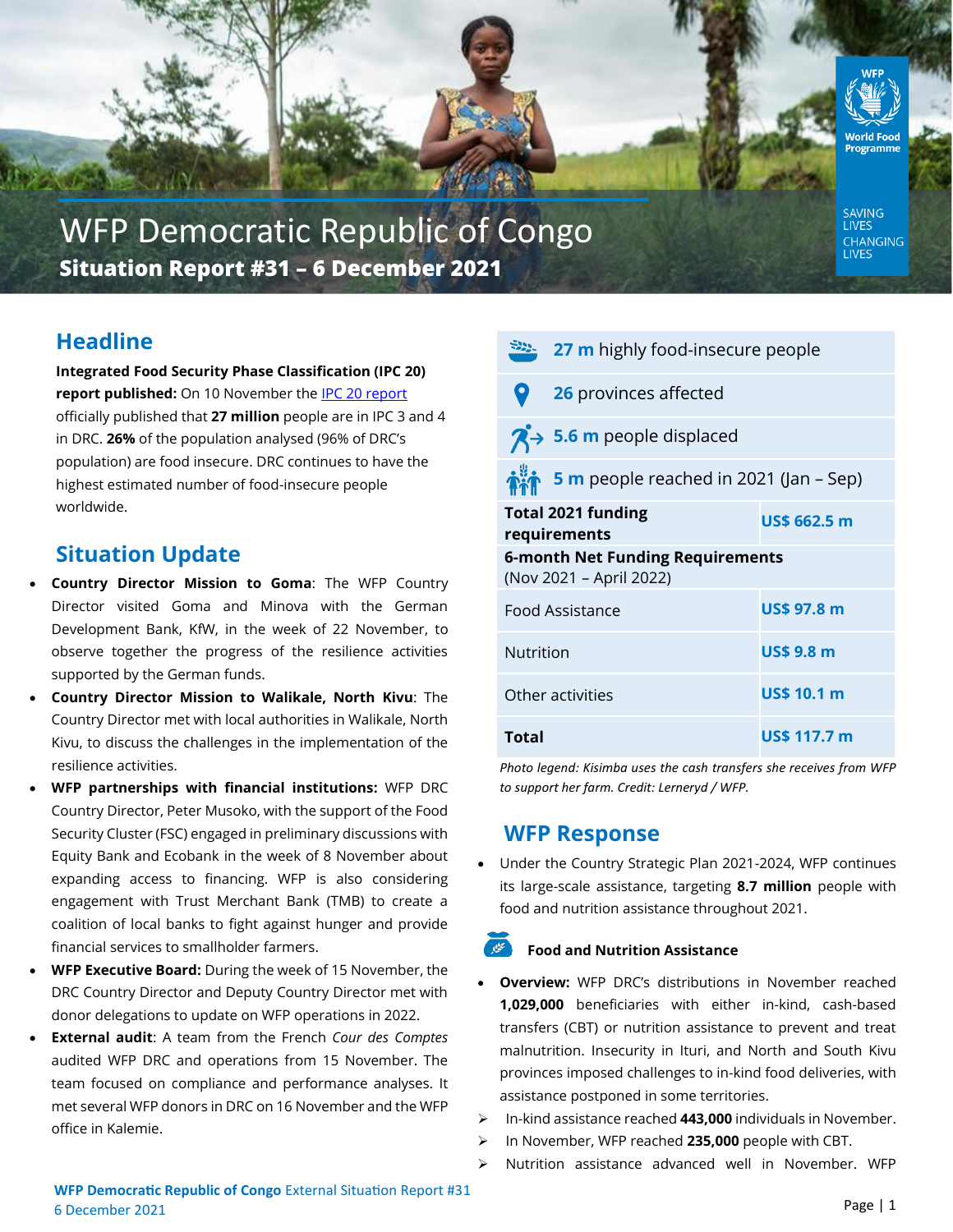provided **360,000** children and pregnant and lactating women and girls with nutritious products.

- **Tanganyika:** This month, WFP's Kalemie office distributions advanced well, reaching **248,000** beneficiaries across all transfer modalities. This included **84,000** in-kind and **90,000** CBT distributions. **74,000** beneficiaries were reached with nutrition activities.
- **Kasai central and Kasai oriental:** The WFP office in Kananga reached **186,000** beneficiaries in November with either inkind, CBT, or Nutrition assistance. In-kind double distributions planned for October and November reached **102,000**. Cash assistance was delivered to **29,000** beneficiaries. WFP reached **55,000** beneficiaries with malnutrition treatment and prevention activities.
- **Kasai:** In November, WFP's Tshikapa office assisted **192,000**  people overall. This includes **55,000** conflict-affected people with in-kind contributions in the Banga Lubaka health zone. CBT distributions advanced well covering October and November distributions, assisting **62,000** people. Malnutrition treatment activities picked up in November, reaching **73,000** people.
- **Ituri:** Despite severe access disruptions due to insecurity in the region, WFP distributed in-kind food commodities to **55,000** vulnerable people and cash to **37,000** people in November. Some **5,000** children and pregnant and lactating women and girls received malnutrition treatment assistance, while malnutrition prevention products reached **15,000**  beneficiaries.
- **North Kivu:** The WFP Goma Office reached an estimated **160,000** people through in-kind food distributions, CBT, or nutrition activities in November. Despite security constraints in parts of Beni territory, in-kind distributions assisted **118,000** beneficiaries in Beni, Masisi and Rutshuru territories. Cash transfers reached **15,000** people. Some **22,000** children and pregnant and lactating women and girls have received nutritious supplies to treat malnutrition. Some **4,000** were reached with malnutrition prevention products.
- **South Kivu:** In November, the Bukavu office reached **18,000**  people with in-kind food distributions. Insecurity in Baraka has postponed WFP distributions to returnees and internally displaced people from Bibokoboko. WFP are discussing solutions with local authorities. Malnutrition treatment products were supplied to **38,000** children and pregnant and lactating women. Malnutrition prevention products reached **72,000** beneficiaries.
- **Refugee assistance**: The Gbadolite office have prepared double cash distributions for November and December to **56,000** beneficiaries in four refugee camps in the Ubangis. An

additional two cycles of cash distributions for Central African refugees and host populations in Zongo, Yakoma and Modale for **2,000** beneficiaries are planned.

#### **Supply Chain**

- **Access:** The national road which brings supplies to Bunia from Tanzania is open again, facilitating international deliveries from Dar Es Salam port. The volatile security situation still hampers the supply of some locally procured commodities from Beni and Goma. Oil has been airlifted from Kinshasa to Bunia.
- **Downstream supply in western DRC**: A joint donor mission with BHA took place in Matadi visiting local authorities and commercial partners to reinforce the importance of this critical entry point for WFP operations in the Kasais. The delegation met with the *Office Congolais de Contrôle*, to discuss the release and transfer of Maize Meal containers held for several months. Some will be sent to the Kasais for distribution in December, January and February.
- **Food Quality Tests**: The WFP food technologist is advising local food suppliers on good manufacturing practices for future supplies to WFP, notably for food going to the Kasais.

#### **Clusters and Common Services**

#### **Logistics Cluster (LogCluster)**

- **COVID-19**: The LogCluster continues to provide free storage of COVID-19 items to partners, notably the WHO and the Ministry of Health, in support of the pandemic response in DRC. Belgium is continuing their support to facilitate transport and to provide cold chain materials for the National Programme of Vaccination.
- **Information Management/Geographic Information Systems**: Maps and documents are shared on [logcluster.org.](https://logcluster.org/ops/drc) Physical access alerts in eastern DRC are continuing via [dcr](mailto:dcr-logs@logcluster.org)[logs@logcluster.org.](mailto:dcr-logs@logcluster.org) LogCluster are monitoring access improvement projects in North Kivu, Maniema and South Kivu.
- **Gaps and Needs Analysis and LogCluster strategy 2022/2023**: The final report is being edited.

#### **Food Security Cluster (FSC)**

• **Integrated Food Security Phase Classification (IPC 20)**  Report published: On 10 November the **[IPC 20 Report](http://www.ipcinfo.org/ipc-country-analysis/details-map/en/c/1155280/?iso3=COD)** officially published that **27 million** people are in IPC 3 and 4 in DRC. **26%** of the population analysed (**96%** of DRC's population) are food insecure. DRC continues to have the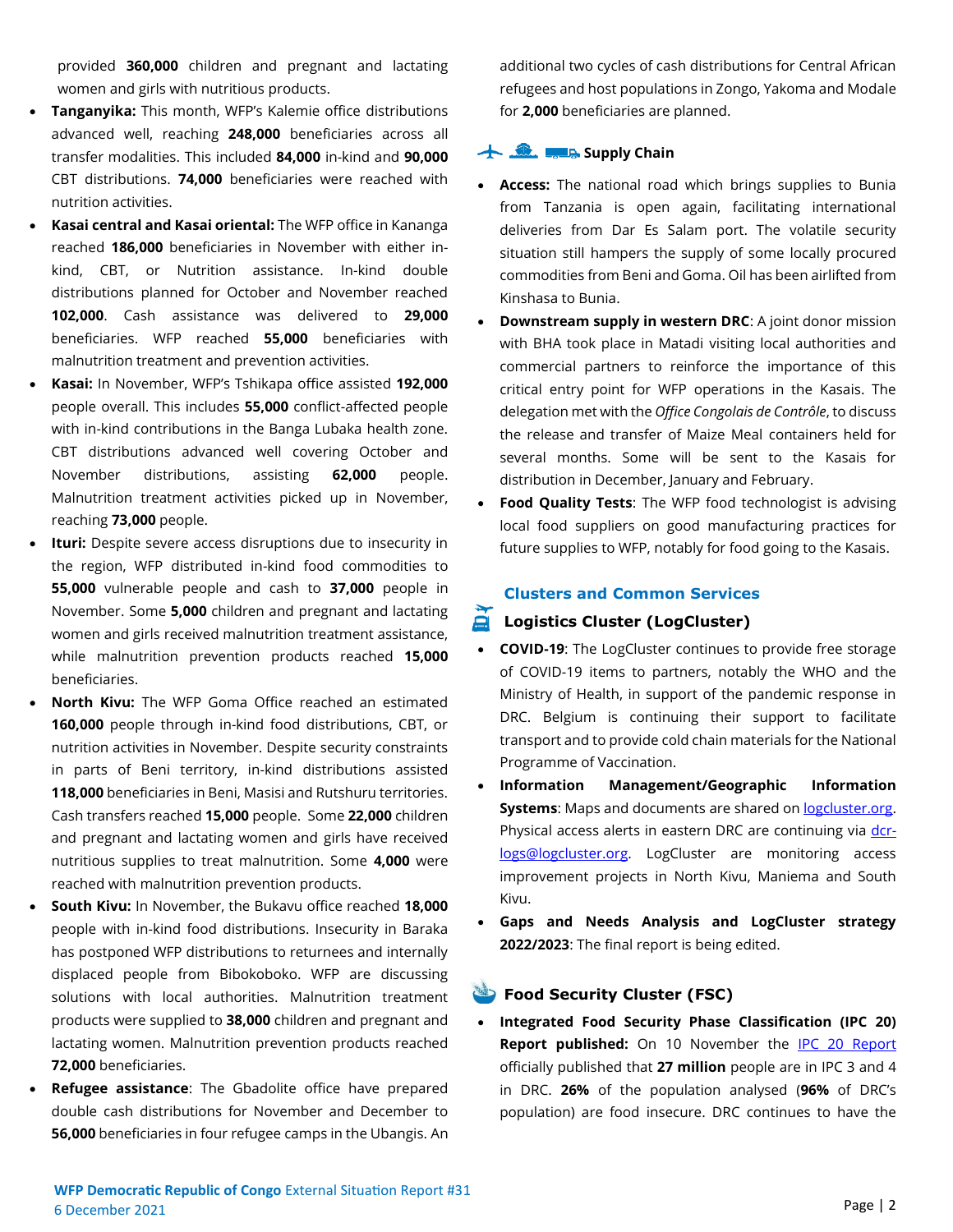highest estimated number of food-insecure people worldwide. Conflict and endemic poverty remain top drivers for hunger. Key hunger hotspots, in north-eastern North Kivu, Ituri and the central Kasai provinces, are weathering or emerging from longstanding unrest. Other factors include climate shocks, increase of crop-destroying pests, Ebola, and the economic impact of COVID-19, which have contributed to shrinking food production, deepening hunger and poverty.

- **Restructuring humanitarian coordination**: WFP and FAO are hiring a new FSC coordinator in the conflict stricken Ituri province. This follows the agreement reached at a peer-topeer mission last month that humanitarian coordination requires restructuring.
- **FSC Annual Retreat:** This month, FSC reviewed its strategy and drafted a 2022 work plan. Two strategic objectives were identified: 1. To provide food assistance designed to restore dignity and empower people. 2. To ensure food security that promotes sustainable food systems and food sovereignty for individual and community economic development.

#### **Bilateral Services Provision (BSP)**

• **Country Tracking Application (CTA)**: The pilot of the application was concluded with the project manager from HQ Rome. A three-day pilot took place in Goma for the offices in Eastern DRC. The CTA will go live in the beginning of 2022. It will improve system performance management and give visibility to warehouse stock management and transport operations.

#### **The UN Humanitarian Air Service**

- In November, UNHAS DRC and ECHO Flight project, managed by WFP/UNHAS, transported **6,119** passengers (the highest number of the year) and **91 MT** of essential light cargo.
- **Voluntary Repatriation of Central African refugees**: From 15 to 20 November, UNHCR and UNHAS repatriated over **500** refugees to the Central African Republic from the Inke camp in North Ubangi.
- **Tshikapa Airport runway**: The WFP-UNHAS funded project rehabilitating the Tshikapa runway was completed on 25 November and regular flights resumed.
- **High Level Delegations**: In November, UNHAS facilitated high level delegations from the following organisations: the Danish Refugee Council, UNHCR, UN OCHA, WFP, UNICEF, FAO, German Corporation for International Cooperation (GIZ), KfW, the German Embassy, the Belgian Embassy and MONUSCO.
- **Evacuations**: UNHAS conducted **14** medical evacuations out

of Goma, Nagero, Walikale, Roe and Kalemie and **46** security evacuations out of Roe, in Ituri province.

• **UNHAS Steering Committee**: The Committee met to discuss the funding gap for Q1 2022.

#### **Communications**

- **IPC Report**: WFP produced multi-media press releases in English and French.
- **16 Days of Activism**: The campaign commenced on 25 November [with a series of Tweets](https://twitter.com/WFPDRC/status/1463775454725296130?s=20) in which staff celebrated the campaign with placards and t-shirts.
- **Solar-powered Kananga guesthouse story**: Featured on [WFP.org.](https://www.wfp.org/stories/dr-congo-green-energy-powers-guesthouse-humanitarians-responding-hunger-crisis)
- **Social media**: Tweets focused on the IPC [numbers,](https://twitter.com/WFPDRC/status/1458400127375323139) [environmental issues,](https://twitter.com/WFPDRC/status/1455835113309233157) [edible insects](https://twitter.com/WFPDRC/status/1457094210142736386) palm larvae and caterpillars, the launch of the [School Feeding Coalition](https://twitter.com/WFPDRC/status/1461057987385204738) and the [UNHAS repatriation](https://twitter.com/WFPDRC/status/1462514763091611660?s=20) of several hundred CAR refugees from Gbadolite to Bangui.
- **Interviews**: CGTN aired a [report on edible insects,](https://www.youtube.com/watch?v=wNpWWW4DK1A) featuring an interview with Natasha Nadazdin, the WFP Deputy Country Director in DRC, at **30:21**. The Deputy Country Director also spoke on UN Radio. Mathilde Vaultier, Head of the Kinshasa sub-office, spoke about WFP's N'sele project on Radio Okapi.
- **Publications:** The Independent ran the story of Kisimbu who rebuilt her life after receiving a small sum of cash.